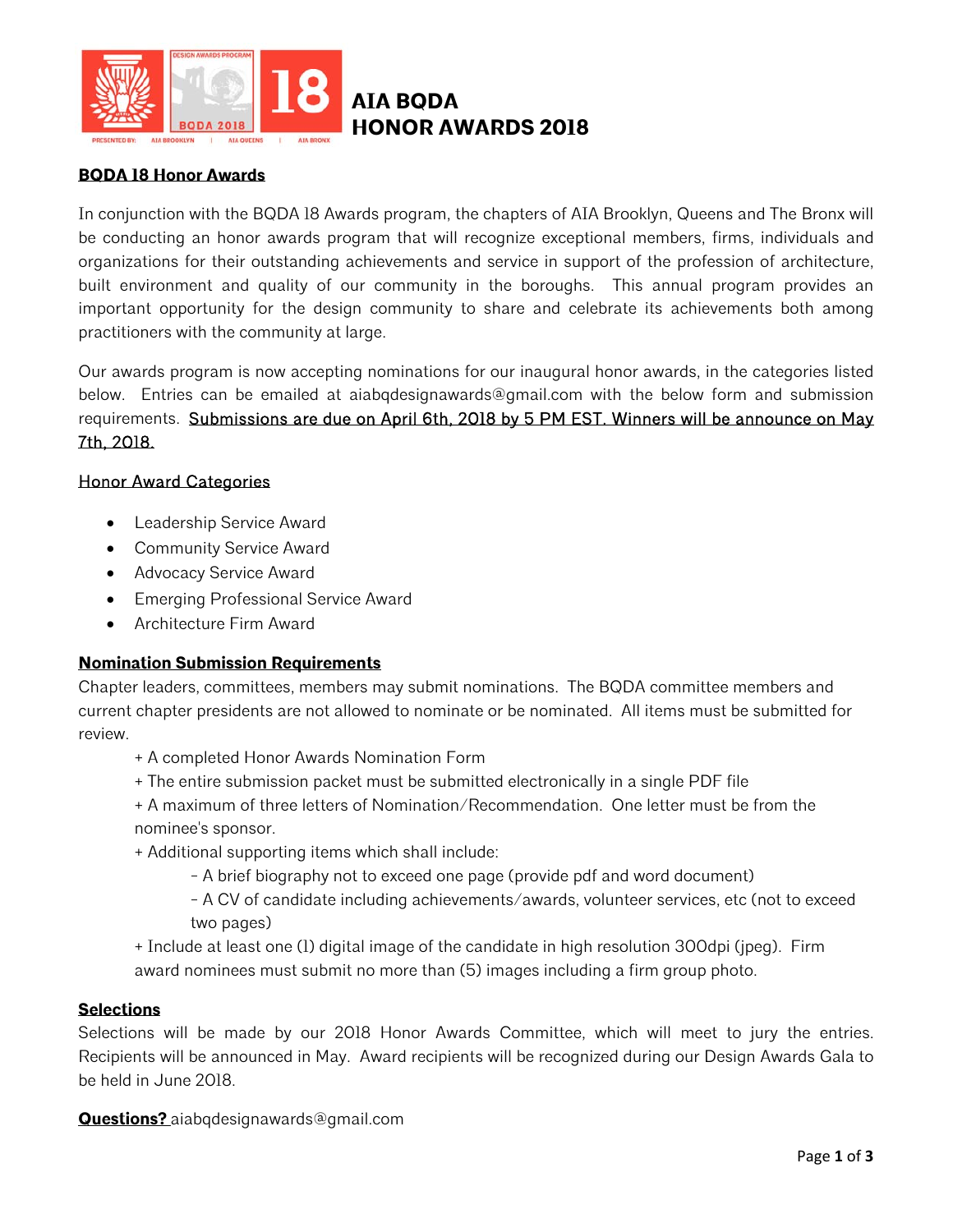

## **AIA BQDA HONOR AWARDS 2018 BQHA Awards Categories.**

Chapter leaders, committees, members may submit nominations. The BQDA committee members and current chapter presidents are not allowed to nominate or be nominated.

## **Leadership Service Award**

The award recognizes outstand and valuable service to the profession through promoting the profession of architecture. Recipients must demonstrate distinguished service to AIA Brooklyn, Queens or Bronx membership, notable competence advancing the profession of architecture, and an active interest and leadership role in the chapters.

## **Community Service Award**

This award recognizes and acknowledges projects or individuals who have a substantial impact on the built environment within the various localities of Brooklyn, Queens, Bronx or all boroughs as a whole. The award may be made to any individual, community or civic organization, governmental agency, or private corporation whose efforts have resulted in a significant and positive improvement to the built environment.

#### **Advocacy Service Award**

This award recognizes outstanding public and/or government advocacy contributions to the profession, community and the practice of architecture; who will have demonstrated leadership and an active role in advancing the advocacy priorities of the built and community environment in Brooklyn, Queens, Bronx or all boroughs as a whole.

#### **Emerging Professional Service Award**

The Emerging Professional Award is given to an individual associate or young architect AIA members to recognize outstanding leaders and creative thinkers for significant contributions to their communities and the architecture profession.

 An associate member or young architect\* of AIA Brooklyn, Queens or Bronx is eligible. Successor firms may be considered, as long as the collective body of work presented is that of a majority of the remaining principals.

## **Architecture Firm Award**

Firm Award was established to recognize outstanding achievements and excellence in the body of work produced by a firm over a period of time, and the ongoing contributions of the firm to the advancement of the architectural profession. This award is especially given to those individuals who have a substantial impact on the built environment within the various localities of Brooklyn, Queens, Staten Island, Bronx or all boroughs as a whole. The award may be made to any individual, community or civic organization, governmental agency, or private corporation whose efforts have resulted in a significant and positive improvement to the built environment.

Firm principal(s) must be a member of AIA Brooklyn, Queens or Bronx. Successor firms may be considered, as long as the collective body of work presented is that of a majority of the remaining principals.

## Note \*: Young Architect = A registered architect for 10 years or less. As of 2018 obtained license between 2008-2018.